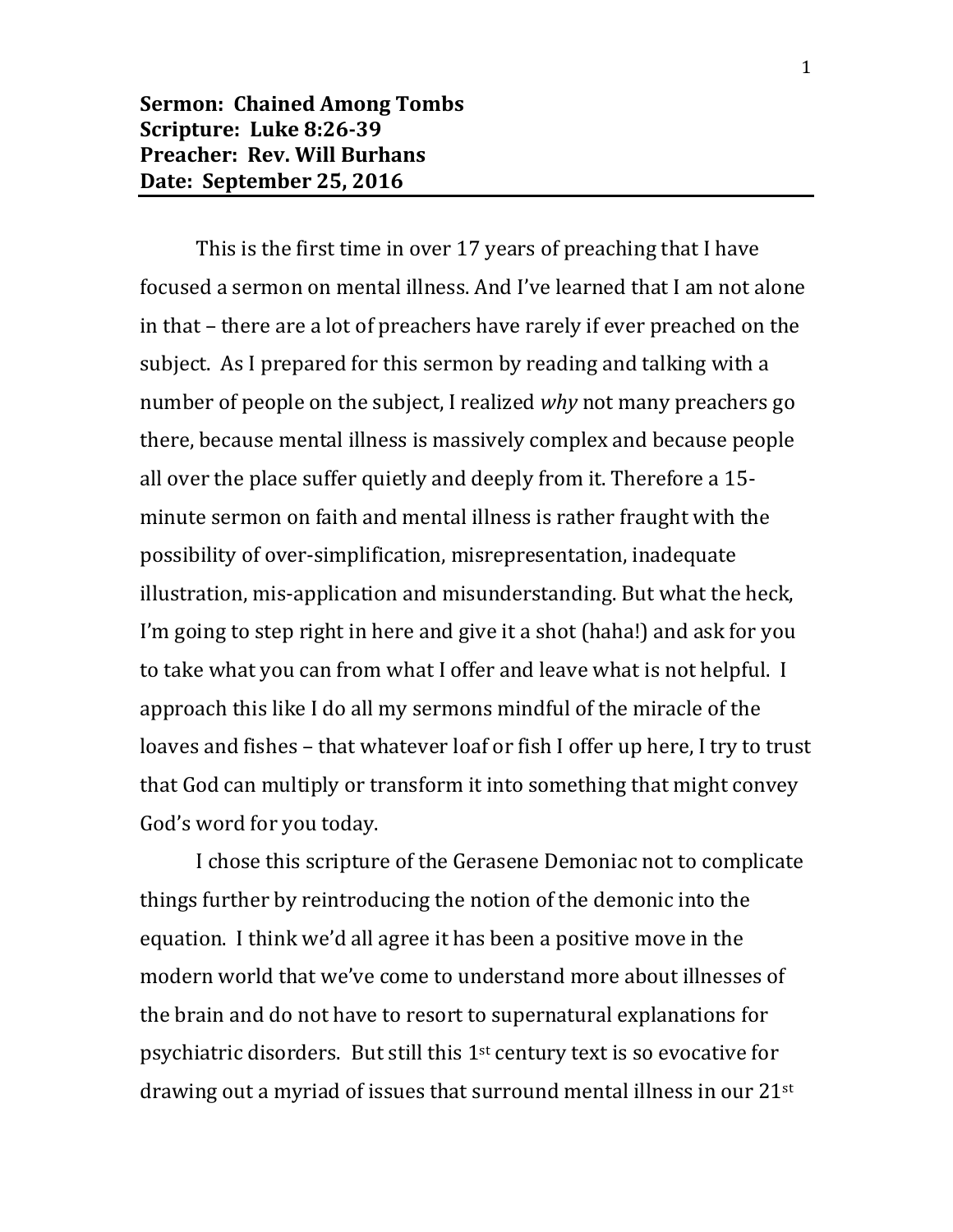century world and I think it points us to where we might catch a glimpse of God in the midst of it all.

Manic-depressive or bipolar disorder, anxiety disorder, schizophrenia, post-traumatic stress, depression, addiction, anorexia and bulimia, multiple personality disorder, attention deficit disorder, etc…these are just some of the terms that brain science and psychology have begun to use to name the illnesses that effect the way the brain functions which then effects the way the mind operates, which then effects the way a person behaves in their world. What we consider as normal functioning in daily life and healthy relating to self and others is hindered, blocked, or subverted by a mental illness and one's capacity to live fully is diminished – so they can be like those chained among tombs rather than thriving among the living. In depression this might look like simply being unable to find the motivation to get oneself out of bed and accomplish simple tasks. In anorexia this presents as depriving the body of needed food. In post-traumatic stress this might result in a person being unable to breath fully when an event triggers stress. In borderline personality this can look like cutting oneself as an external expression of the internal anguish one is bearing. However the mind trips into self-destructive behavior, the ill-health is a disease of the brain. Whether environmental factors cause the mental illness or genetics or a combination of genetic predisposition and external factors, remains largely a mystery, which contributes to the fear and the stigma that surrounds it. We have come so far in our understanding but still there is so far to go and whether conscious or not if we are not careful we can ostracize those with mental illness because of our own discomfort, fear and judgment.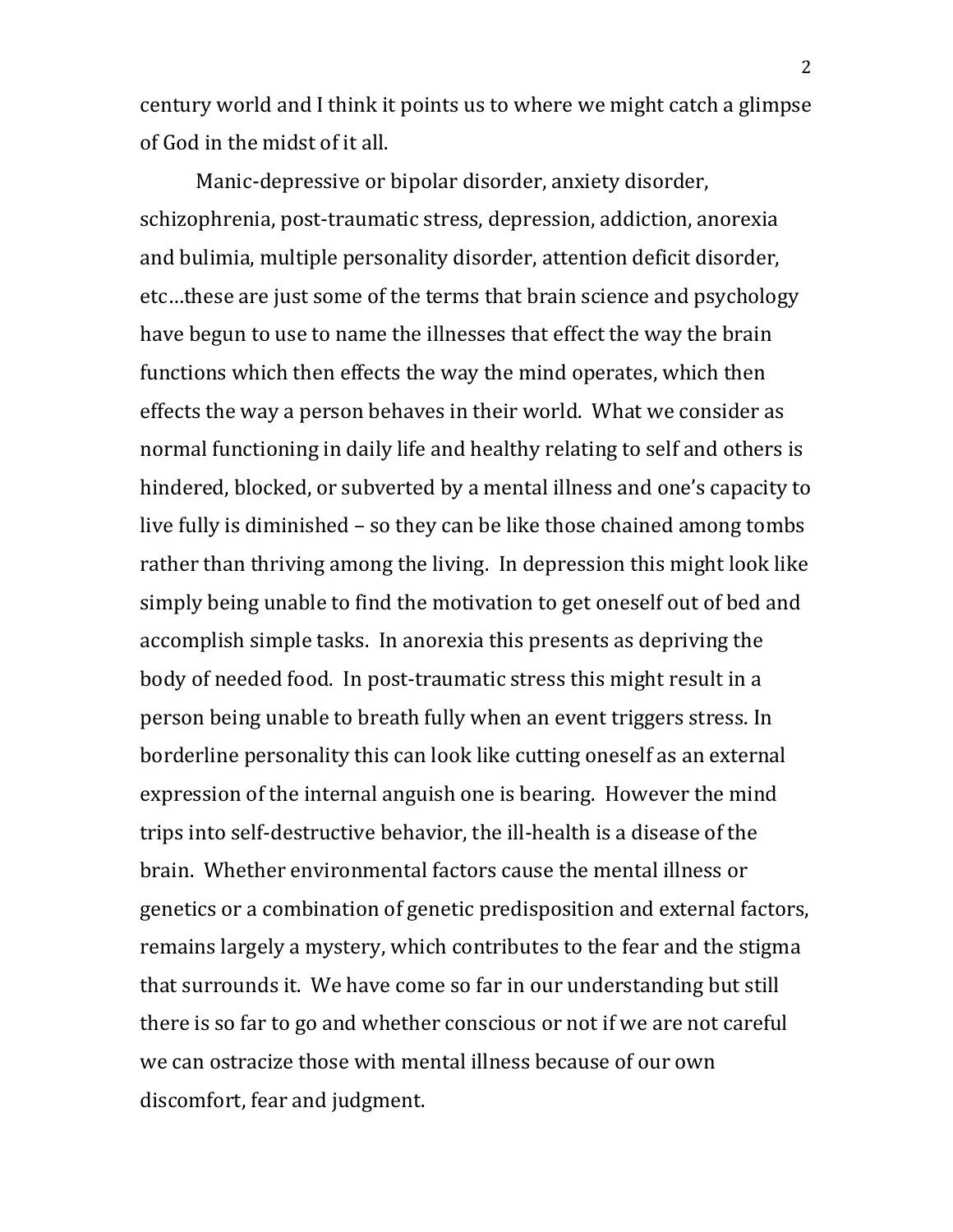This is what the people of Gerasa did with the man in this morning's text. They drove him out of the town and chained him among the tombs where he would be less likely to hurt others or himself. His life, in many ways, was a living death – powerful imagery for the illness of depression, isn't it? So the scriptures refer to him being out of his mind and inhabited NOT by a demonic force… but by a legion of demons who are so full of fury that when they are released from him they enter into thousands of pigs, drive them over a cliff and drown them in the sea. We could hardly find a more potent image for the power that mental illness can have over a person and the chaos that can reign within. What *strength* some people have to bear what feels at times like a legion of darkness and chaos dwelling inside of them! That it drives some to suicide ought not to surprise us or lead us to judgment but rather compassion upon compassion for what some must suffer.

So the man is out there chained among the tombs and who should arrive from across the sea, but Jesus. And Jesus sees the man, he *notices* him, and with a heart not full of fear and judgment but full of compassion he makes a beeline for the tombs and asks the man "what is your name?" The man responds "I am legion". Sadly, he names himself by the condition he has, defines himself not by who he is, but by his sickness.

It is a danger in our now having names and titles for these disorders that we define ourselves or the people around us by them – he is depressed, she is bi-polar, she is an anorexic. There is something – and I'm not sure exactly what it is, but something - about the illnesses of the mind that more readily lead to a value judgment about the person who is ill even though a mental disorder has no more to do with the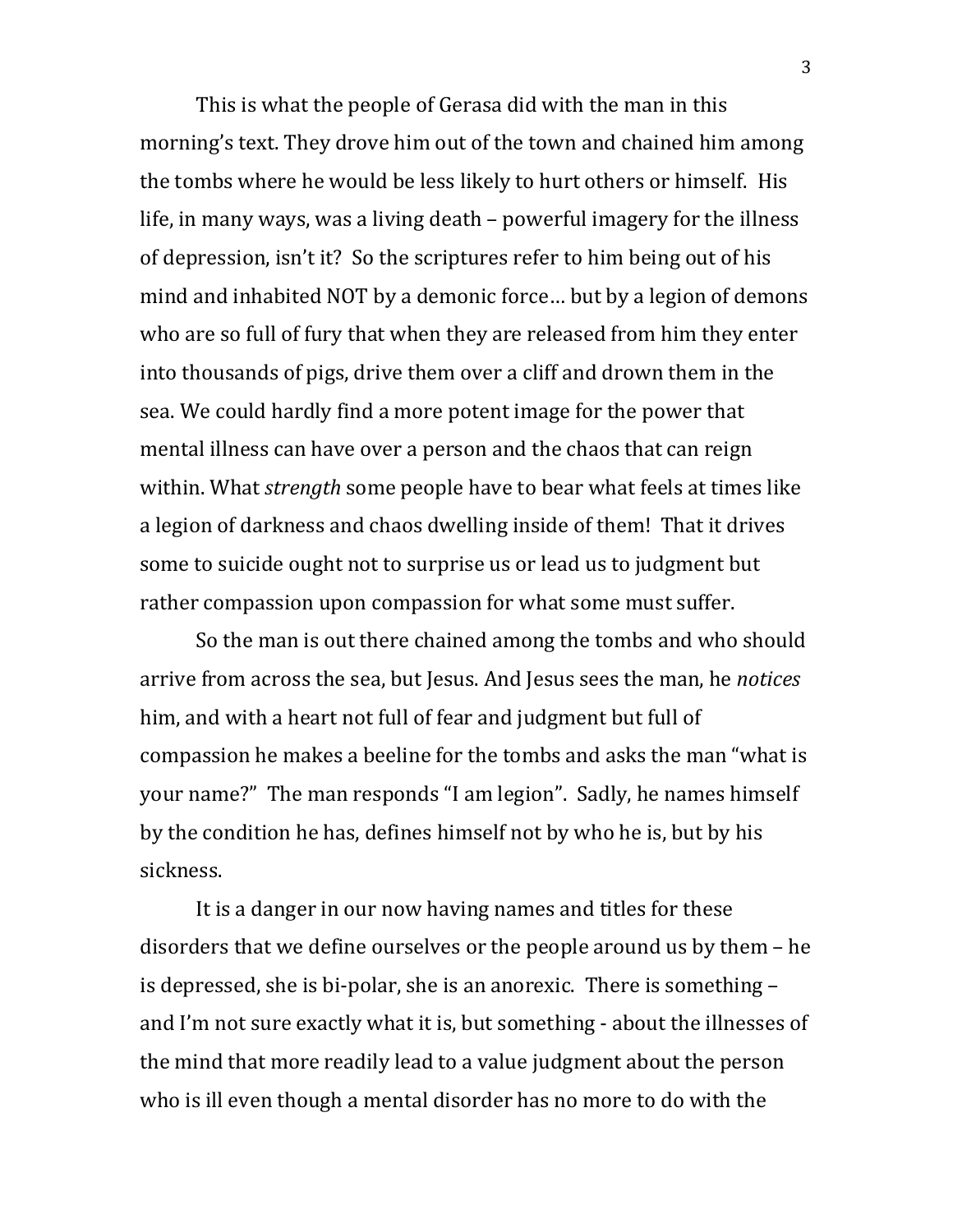essence of a person than diabetes or cancer does. A person no matter what illness or sickness is above all else a sanctified living soul, a child of God, a bearer of God's image. If Jesus teaches us anything in the gospels, it is this lesson – Gerasene Demoniac, woman with a flow of blood, epileptic boy, prostitute, tax collector – we have labels and judgment for them, while Jesus has a place in his heart for them as the beloved souls of God that they are. And it's that power of Jesus' clarity and compassion, his capacity to see through the illness and to the heart and soul of the man from Gerasa that leads to his being restored.

The near miraculous power of restoration for many a person with mental illness in the modern day often lies with medication which can simply help the brain function better. The men and women who have done the cognitive scientific work to develop this over the last decades were also able to look beyond the illness and work to recover the healthy living soul beneath the disorder. Praise God for their work and what can at times feel like a miraculous result! But that restoring of the mind's function is only part of the need and only part of the process as the end of our story reveals.

The man who was chained among the tombs is released from his oppressive illness through Jesus' love and when the town's people arrive they witness the man sitting at Jesus' feet, no longer naked and in his right mind. Their response is one of anger and fear, anger at the loss of their livestock and fear at the profound power that Jesus was wielding to heal this sick man. This response. Without any rejoicing in the man's restoration!

The man begs to come with Jesus, and you can understand why. But Jesus sends him back to be among his people. The physical healing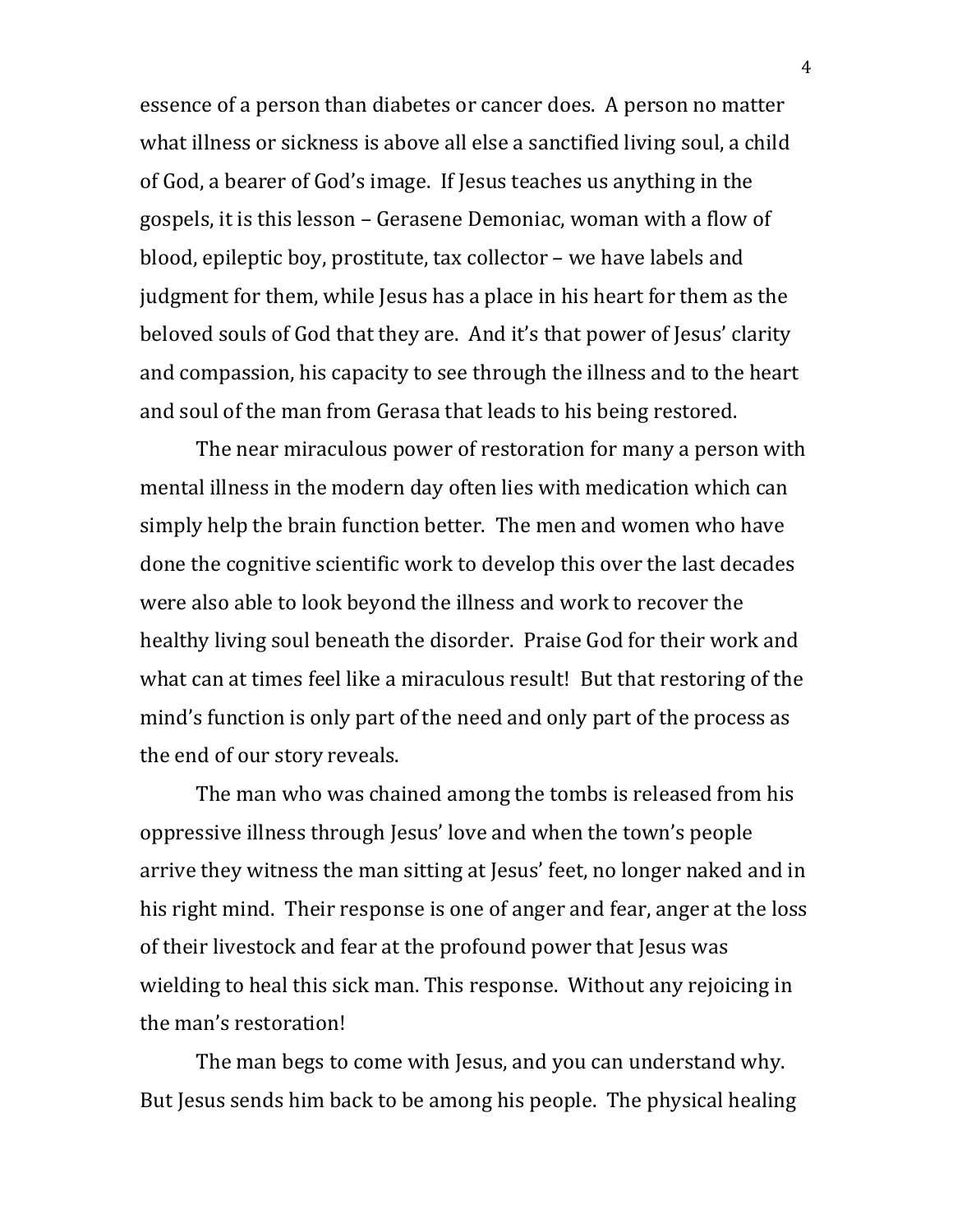of his mind was one level of restoration that Jesus effected, but the greater restoration is the man returned into his community where he can become whole again with his people. Jesus never heals to show people how great and amazing he is or simply to make their lives easier, he heals people in order to effect a greater change, to demonstrate through the healing work of his life what God wants for us in our lives – a journey to wholeness inside and out.

I am tempted to say that that transition of the man from out of his mind among the tombs back into life in his town was no simple or easy thing. Likely he would need to learn to live again among his people, to work at restoring relationships that were hurt and build the trust that was damaged as a result of his illness. It wasn't his fault that he became ill, but the work of reconciliation would likely still need to take place. And this work is a lifetime's work and not just for the mentally ill but for all of us. For the truth of the matter is that none of us live completely healthy lives and we all have degrees of ill-health in the way we act and relate in the world no matter how hard we work at it and no matter what medications we take to enhance our behavior. The only thing that does transcend our ill-health is love and as much as we participate with one another in the flow and exchange of love the better we all are for it.

One thing that I have been struck and moved by in my readings and conversations of late centering on mental illness is the remarkable sacrificial love that spouses and parents and siblings and children extend to those who are suffering with mental illness. That is the remarkable presence of the Divine that shines through the brokenness of our lives, that despite the effect that mental illness can have on those surrounding the sick person, that love still forever rises and can hold